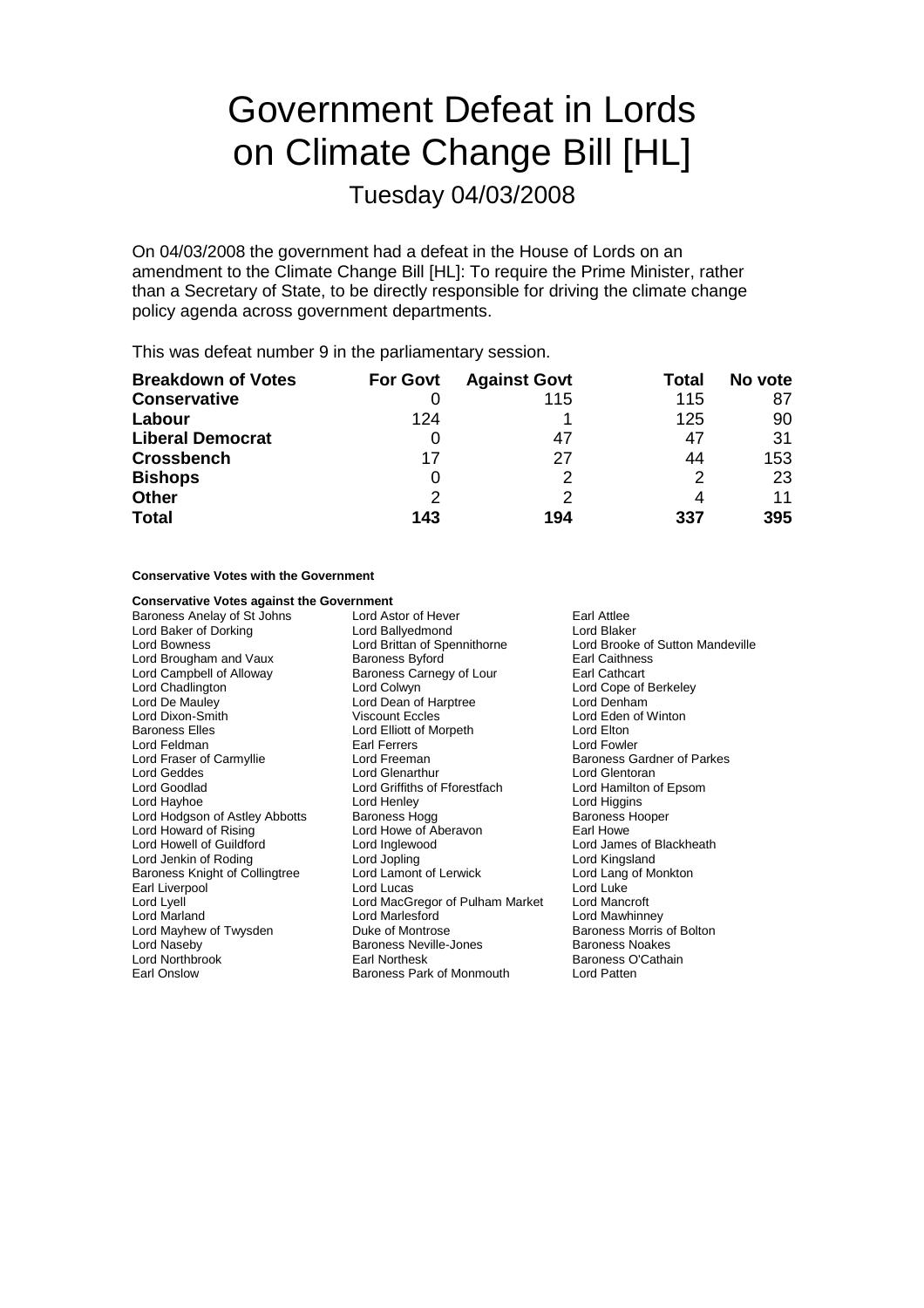Lord Renfrew of Kaimsthorn Lord Selkirk of Douglas Lord Selsdon<br>Lord Shaw of Northstead Lord Sheikh Lord Trimble Baroness Trumpington<br>
Viscount Ullswater Lord Waddington<br>
Viscount Ullswater Lord Waddington Baroness Wilcox

Baroness Platt of Writtle Lord Plumb Lord Quinton Baroness Rawlings Lord Reay Lord Rees Lord Saatchi Baroness Seccombe 1991 Earl Selborne<br>1991 Lord Selsdon Baroness Sharples<br>1991 Baroness Sharples Lord St John of Fawsley<br>Lord Strathclyde Lord Stewartby Lord Strathclyde Lord Strathclyde Lord Taylor of Holbeach<br>
Baroness Thatcher Lord Trefgarne Lord Trefgarne Viscount Trenchard Baroness Thatcher Lord Trefgarne Viscount Trenchard Viscount Ullswater Lord Waddington<br>
Lord Walken Lord Waldenraye of North Hill Lord Walker of Worcester<br>
Lord Walker of Worcester Lord Waldegrave of North Hill

**Labour Votes with the Government** Lord Alli Lord Anderson of Swansea Baroness Ashton of Swansea<br>
Lord Archer of Sandwell Baroness Ashton of Upholland Lord Bach Lord Archer of Sandwell **Baroness Ashton of Upholland** Lord Bach<br>
Lord Barnett Lord Bach Lord Bassam of Brighton Lord Berkelev Lord Bernstein of Craigweil Baroness Blood **Exercise Secure Lord Borrie** Cord Borrie Lord Bragg<br>
Lord Brooke of Alverthorpe **Lord Christopher** Lord Christopher Lord Clarke of Hampstead Lord Brooke of Alverthorpe Lord Christopher Lord Christopher Lord Clarke of Han<br>Lord Corbett of Castle Vale Baroness Corston Lord Clinton-Davis **Lord Corbett of Castle Vale** Baroness Corston<br>
Lord Darzi of Denham **Lord Davies of Corpused Corpuser**<br>
Lord Davies of Coity Lord Darzi of Denham Lord Davies of Oldham Lord Davies of Oldham Lord Davies of Oldham Lord Dubs<br>
Lord Desai Lord Dubs لا لعالية السابقة المسافرة المسافرة المسافرة المسافرة المسافرة المسافرة المسافرة المسافرة المسافرة ا<br>المسافرة المسافرة المسافرة المسافرة المسافرة المسافرة المسافرة المسافرة المسافرة المسافرة المسافرة المسافرة ال<br>المسافرة Baroness Farrington of Ribbleton Lord Faulkner of Worcester Lord Filkin<br>
Lord Foster of Bishop Auckland Lord Foulkes of Cumnock Lord Fyfe of Fairfield Lord Foster of Bishop Auckland Lord Foulkes of Cumnock<br>Baroness Gale Baroness Golding Baroness Gale <sup>1</sup> Baroness Golding Lord Gordon of Strathblane<br>Baroness Goudie Baroness Gould of Potternewton Lord Gregson Lord Grocott **Lord Harrison** Lord Harrison **Lord Hart** of Chilton Lord Haskel Lord Haworth **Baroness Hilton of Eggardon**<br>Baroness Hollis of Heigham Lord Howarth of Newport **Baroness Howells of St David** Baroness Hollis of Heigham Lord Howarth of Newport Baroness Howells of St Davids<br>
Lord Howie of Troon Lord Hughes of Woodside Lord Hunt of Kings Heath Lord Irvine of Lairg Lord Janner of Braunstone Lord Joffe Lord King of West Bromwich Lord Kirkhill Lord Layard Lord Lea of Crondall Lord Levy<br>
Lord Lofthouse of Pontefract<br>
Lord Lofthouse of Pontefract Baroness Lockwood **Lord Lord Lofthouse of Pontefract** Lord Macdonald of Tradeston<br>
Lord Mackenzie of Framwellgate Lord MacKenzie of Culkein Baroness Massey of Darwen Lord Mackenzie of Framwellgate Lord MacKenzie of Culkein Baroness Massey of Darwenden Baroness Massey of Darwenden<br>Lord Maxton Baroness McIntosh of Hudnall Lord McKenzie of Luton Lord Maxton Baroness McIntosh of Hudnall<br>
Lord Mitchell Lord Mitchell Lord Moonie Lord Mitchell<br>
Lord Moonie Corp Baroness Morgan of Drefelin<br>
Lord Morris of Aberavon Lord Morris of Manchester Baroness Morris of Yardley Lord Morris of Handsworth Lord Patel of Blackburn Lord Pendry<br>
Lord Pendry Caroness Pitkeathley Baroness Prosser **Exercise Secure Lord Prys-Davies** Baroness Quin Lord Radice<br>
Lord Radice **Contains Baroness Ramsay of Cartvale** Lord Rea Baroness Rendell of Babergh Lord Richard Lord Richard Lord Rooker<br>
Lord Rooker Lord Rooker<br>
Lord Rowlands Baroness Royall of Blaisdon Lord Sawyer Baroness Scotland of Asthal Lord Sewel Lord Sheldon Viscount Simon **Community Community Community**<br>Baroness Symons of Vernham Dean Lord Temple-Morris **Lord Thomas of Macclesfield** Baroness Symons of Vernham Dean Lord Temple-Morris Lord Thomas of Vernham Dean Lord Truscott Lord Tunnicliffe Baroness Thornton **Lord Truscott**<br>Baroness Turner of Camden **Baroness Vadera** Baroness Turner of Camden Baroness Vadera<br>
Lord Warner Cammer Lord West of Spithead<br>
Baroness Whitaker Lord Warner Lord West of Spithead Baroness Whitaker<br>
Baroness Wilkins Lord West of Spithead Baroness Whitaker<br>
Lord Williams of Elvel Lord Woolmer of Leeds Lord Young of Norwood Green

Lord Adonis<br>
Lord Anderson of Swansea<br>
Lord Anderson of Swansea<br>
Baroness Andrews Lord Bassam of Brighton Lord Berkele<br>
Baroness Billingham Lord Bilston Lord Elder Lord Evans of Parkside<br>
Lord Faulkner of Worcester Lord Filkin Baroness Gould of Potternewton<br>Lord Harrison Lord Hughes of Woodside Lord Morris of Manchester Baroness Morris of Yardley<br>
Lord Patel of Blackburn<br>
Lord Paul **Baroness Ramsay of Cartvale Lord Rea**<br>Lord Richard Lord Rooker Baroness Royall of Blaisdon **Lord Sawyer**<br>
Lord Sewel **Lord Sheldon** Lord Williams of Elvel

Lord Shaw of Northstead Lord Sheikh Baroness Shephard of Northwold

Lord Jones Lord Judd Baroness Kennedy of The Shaws Lord Plant of Highfield